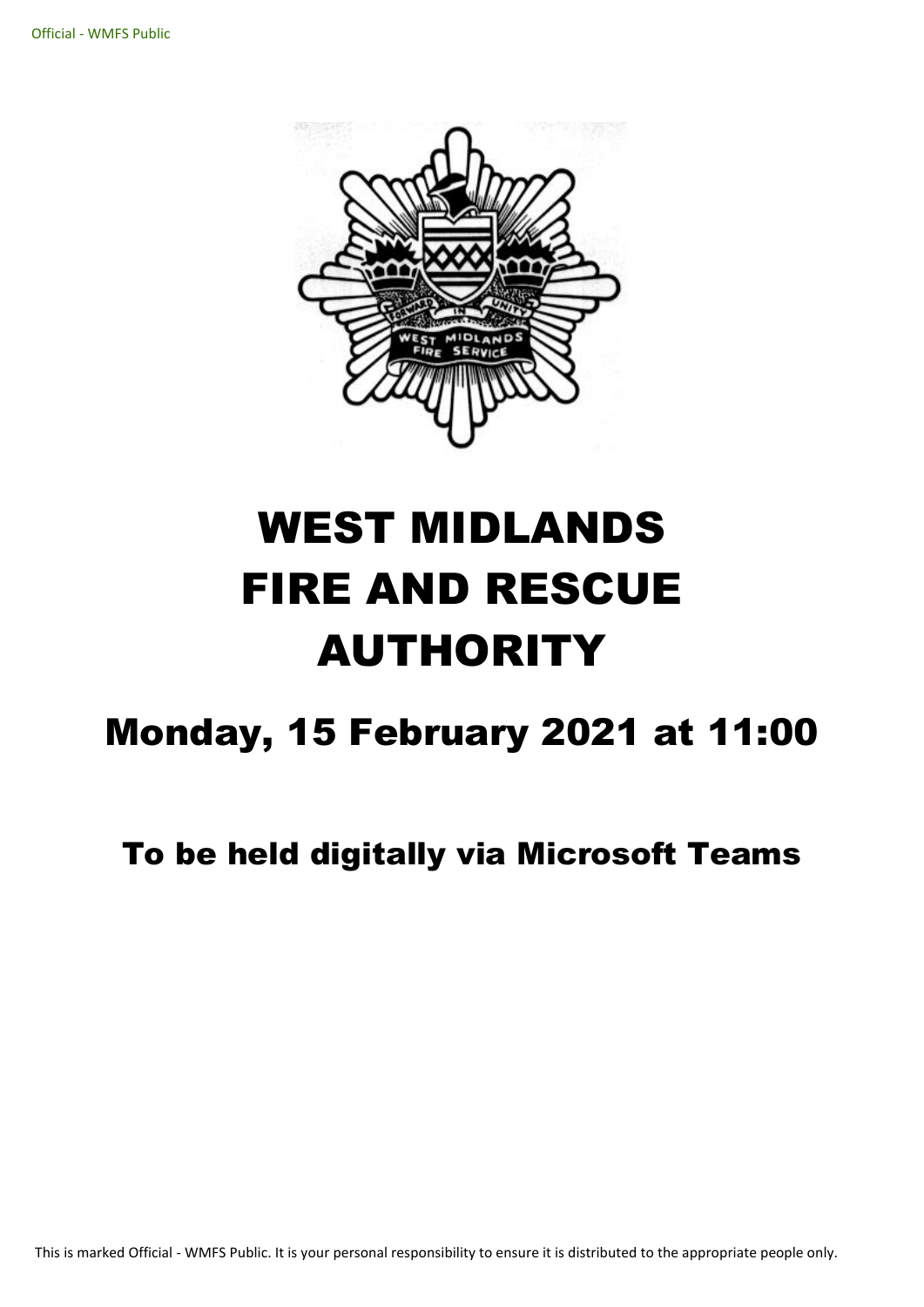| <b>Distribution of Councillors</b>                              |                                                                                                               |  |
|-----------------------------------------------------------------|---------------------------------------------------------------------------------------------------------------|--|
| <b>Birmingham</b>                                               | D Barrie<br>Z Iqbal<br><b>K</b> Jenkins<br>S Spence                                                           |  |
| <b>Coventry</b>                                                 | C Miks<br>S Walsh                                                                                             |  |
| <b>Dudley</b>                                                   | N Barlow<br><b>P</b> Miller                                                                                   |  |
| <b>Sandwell</b>                                                 | J Edwards<br>M Singh Gill                                                                                     |  |
| <b>Solihull</b>                                                 | P Hogarth MBE                                                                                                 |  |
| <b>Walsall</b>                                                  | S J Cooper<br>A Young                                                                                         |  |
| <b>Wolverhampton</b>                                            | G Brackenridge<br>J Dehar                                                                                     |  |
| <b>Police &amp; Crime Commissioner</b><br><b>Representative</b> | <b>Gurinder Singh Josan CBE</b>                                                                               |  |
| <b>Co-opted Members</b>                                         | <b>Professor S Brake</b><br>S Middleton                                                                       |  |
| <b>Independent Member</b>                                       | Mr M Ager                                                                                                     |  |
| <b>Observers</b>                                                | Maurice Carter, UNISON<br>Richard Merker, Fire Officer's Association<br>Steve Price-Hunt, Fire Brigades Union |  |

### **Please note: Meetings of the political groups will be held at 10.00 am.**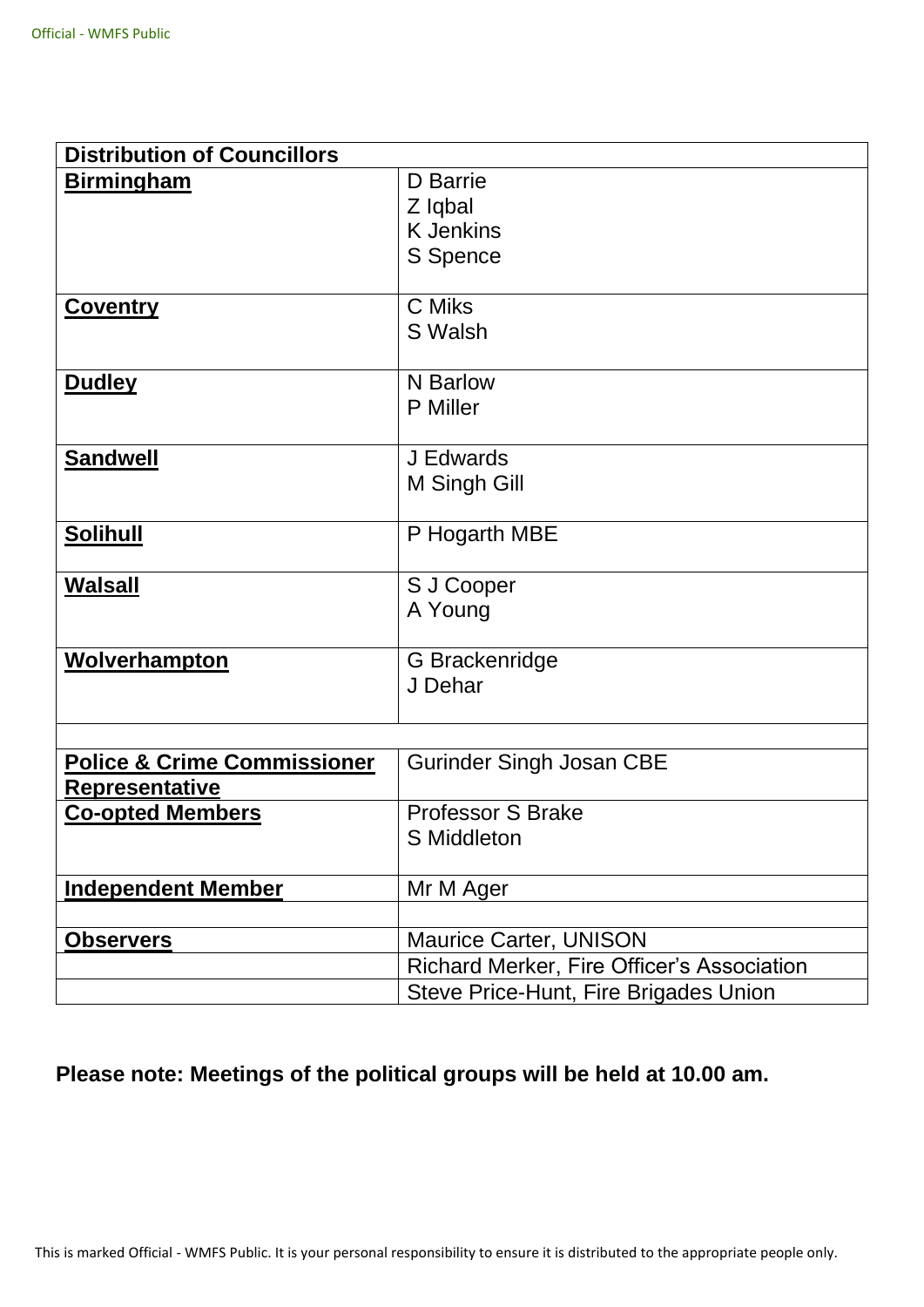## **Fire Authority**

#### **You are summoned to attend the meeting of Fire Authority to be held on Monday, 15 February 2021 at 11:00**

**at Digital meeting,**

**for the purpose of transacting the following business:**

## **Agenda – Public Session**

| 1                       | To receive apologies for absence (if any)                           |                |
|-------------------------|---------------------------------------------------------------------|----------------|
| $\mathbf{2}$            | <b>Declarations of interests</b>                                    |                |
| 3                       | <b>Chair's announcements</b>                                        |                |
| 4                       | <b>Chief Fire Officer's Announcements</b>                           |                |
| 5                       | Minutes of the Fire and Rescue Authority 14 December 2020           | $5 - 12$       |
| 6                       | <b>Budget and Precept 2021-2022</b>                                 | $13 - 68$      |
| $\overline{\mathbf{z}}$ | Three Year Rolling Strategy 2021 to 2024 and Annual Plan            | $69 -$<br>108  |
| 8                       | <b>Monitoring of Finances</b>                                       | $109 -$<br>114 |
| 9                       | Minutes of the Audit and Risk Committee held on 07 December<br>2020 | $115 -$<br>120 |

**Agenda prepared by Stephen Timmington**

**Strategic Hub, West Midlands Fire Service**

**Tel: 0121 380 6680**